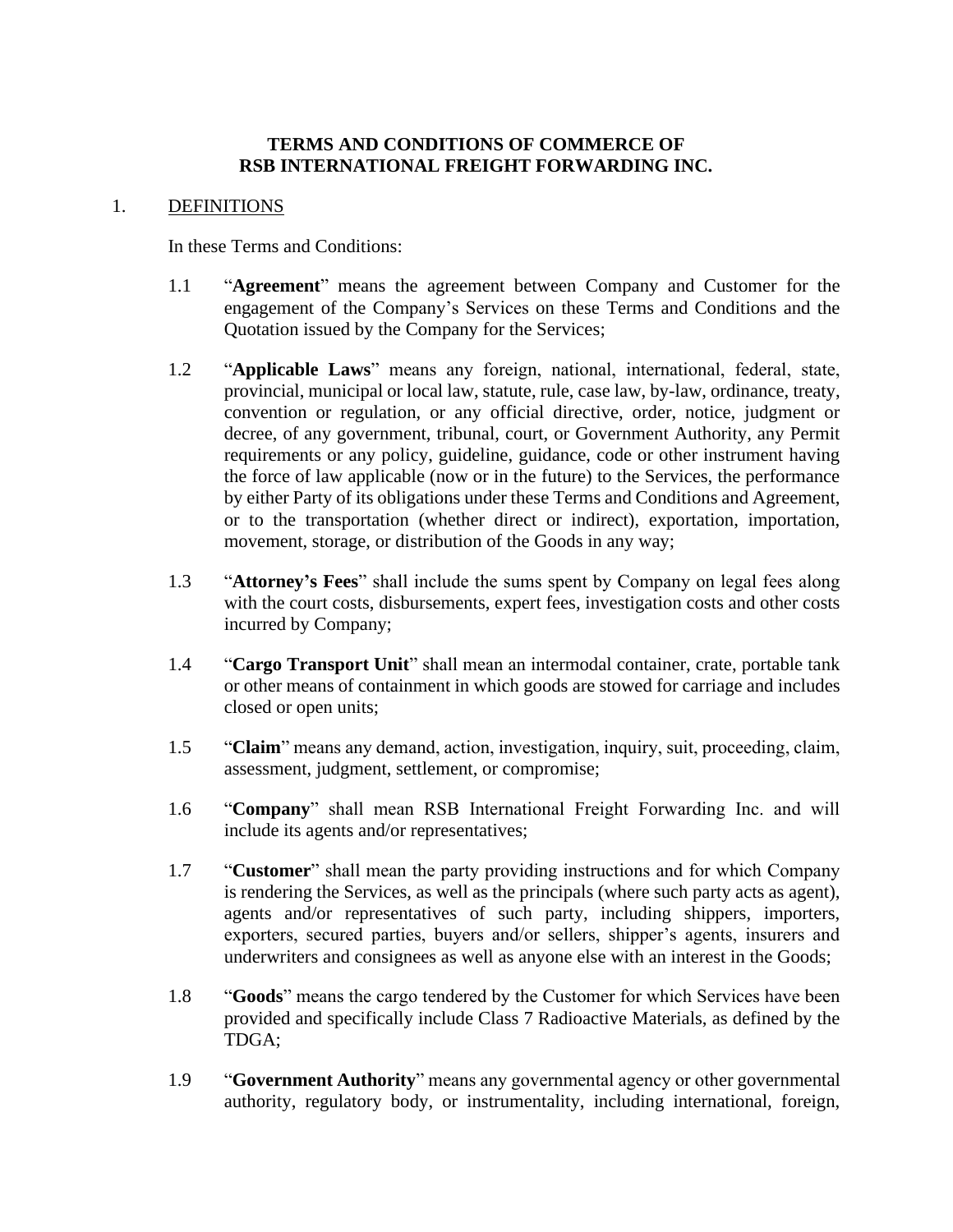federal, state, municipal, and local authorities having jurisdiction or authority over the Parties hereto, the Goods, the Services, the transportation (whether direct or indirect), exportation, importation, movement, storage, or distribution of the Goods in any way, or any matter covered by or related to these Terms and Conditions and Agreement;

- 1.10 "**Losses**" means all losses, damages, liabilities, duties, taxes, expenses, claims, actions, causes of action, legal, administrative or regulatory proceedings, judgments, orders, awards, payments, fines, penalties, settlements, interest, costs, or expenses of any kind, including reasonable Attorney's Fees, storage, demurrage, port, or terminal charges and expenses, and all costs of enforcing any right to indemnification under these Terms and Conditions;
- 1.11 "**Ocean Transportation Intermediaries**" ("**OTI**") shall include an ocean freight forwarder and a non-vessel operating carrier / co-loaders;
- 1.12 "**Party**" means either of Company or the Customer, and "**Parties**" means Company and the Customer together;
- 1.13 "**Permits**" means any temporary and/or permanent permits, approvals, authorizations, licenses, notices, customs documents, certificates, inspection fees, surcharges and other approvals required for performance by either Party of its obligations under these Terms and Conditions and Agreement, including the transportation, exportation, importation, movement, storage, and distribution of the Goods;
- 1.14 "**Quotation**" means the purchase order issued by Company or Company's quotation for services between Company and Customer for the engagement of the Company's Services, to which these Terms and Conditions are incorporated by reference;
- 1.15 "**Services**" means the services described and defined at Section [0](#page-2-0) of these Terms and Conditions;
- 1.16 "**TDGA**" shall mean the Canadian *Transportation of Dangerous Goods Act*, 1992, S.C. 1992, c. 34, the *Transportation of Dangerous Goods Regulations*, SOR/2001- 286 any other Applicable Laws relating to the carriage, storage or handling of dangerous goods or hazardous materials including any equivalent provincial act or regulation;
- 1.17 "**Terms and Conditions**" means the terms and conditions contained and agreed to herein as published on the Company's website and as may be modified from time to time; and
- 1.18 "**Third parties**" shall include the following: carriers, trucking companies, freight forwarders, OTIs, customs brokers, agents, warehousemen and others to which the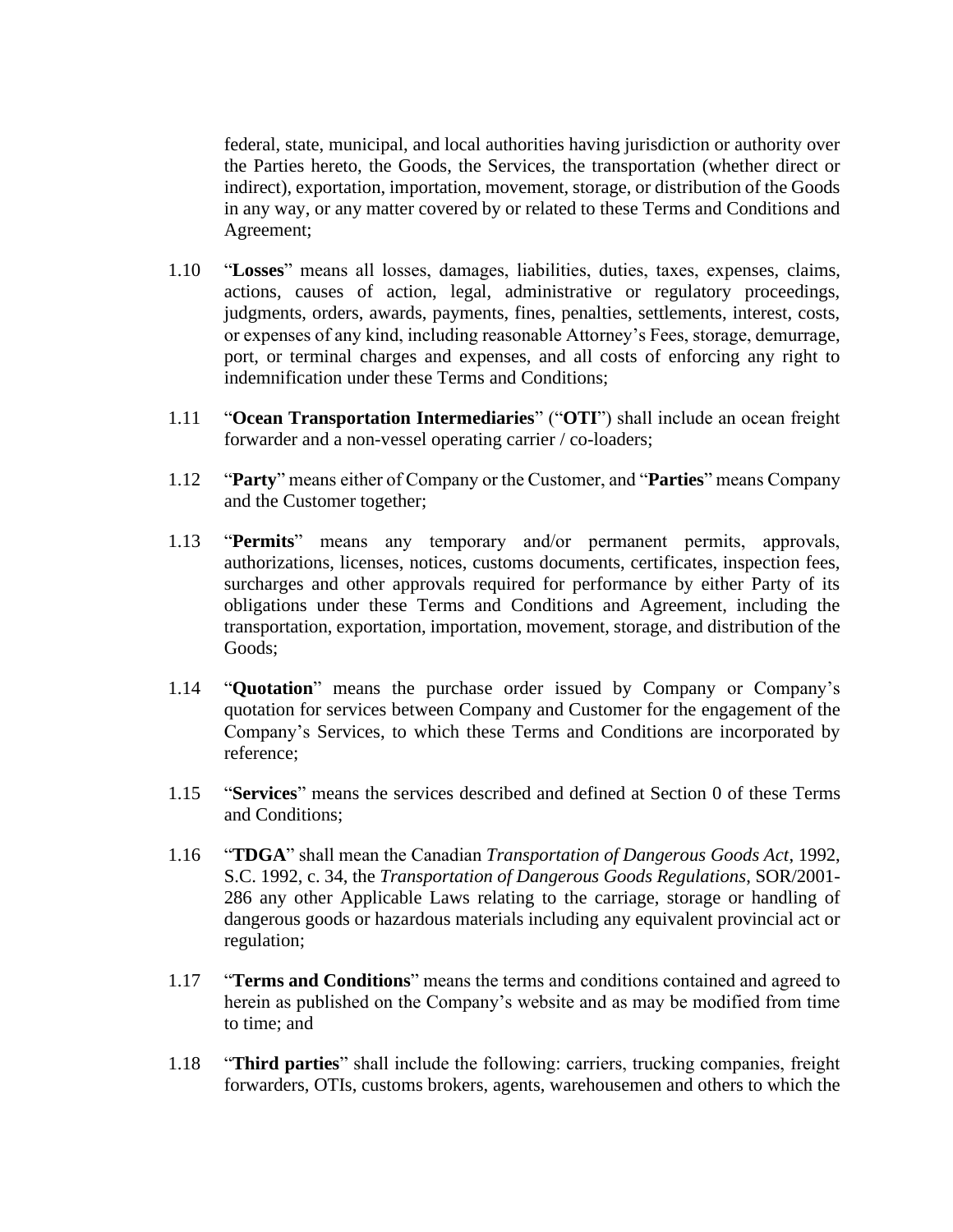Goods are entrusted for transportation, cartage, handling and/or delivery and/or storage or otherwise.

## 2. CONTRACT

- 2.1 These Terms and Conditions constitute a legally binding contract between the Company and the Customer and shall apply to all transactions (including the Services) with the Company. By accepting a Quotation or by tender of Goods to Company, the Customer hereby irrevocably agrees to be bound by and acknowledges receipt, review, understanding, and acceptance of these Terms and Conditions. 'Company reserves the right to revise and update these Terms and Conditions from time to time by posting the revised Terms and Conditions at the website link indicated on the Quotation, and the Customer hereby further agrees to be bound by such Terms and Conditions as revised, and the Customer will be deemed to have accepted such revised Terms and Conditions by acceptance of any Quotations following the revisions to these Terms and Conditions.
- 2.2 Where Customer is entering into this contract on behalf of another party (including a corporation, other legal entity, or person), Customer irrevocably represents and warrants to Company that Customer has the necessary and sufficient authority to bind such party and such party's affiliates to these Terms and Conditions. Customer agrees that Customer will be jointly and severally liable with such parties.

### <span id="page-2-1"></span>3. COMPANY AS AGENT

Company offers its services on the basis of these Terms and Conditions that apply to all activities of Company in arranging transportation of the Goods or providing related services including the Services. Customer hereby appoints, and Company will act, as the agent of the Customer for the purpose of performing duties in connection with the Services.

### 4. CLAIMS AGAINST OTHERS

These Terms and Conditions also apply whenever any Claim is made against any employee, agent, mandatary or independent contractor engaged by the Company to perform any transport or related service for the Customer's Goods, whether such Claims allege a breach of contractual or delictual obligations are founded in contract, bailment or in tort, and the aggregate liability of the Company and all such persons shall not exceed the limitations of liability in these Terms and Conditions. For purposes of this Section, the Company acts as agent for all such persons who may ratify such agency at any subsequent time.

# <span id="page-2-0"></span>5. SERVICES

Customer engages Company to acts as the agent of the Customer for the purpose of performing duties in connection with retaining the services of carriers of Goods by road and ocean, auditing of Third party invoices, the entry and release from Carriers of Goods and post entry services on behalf of the Customer (the "**Services**").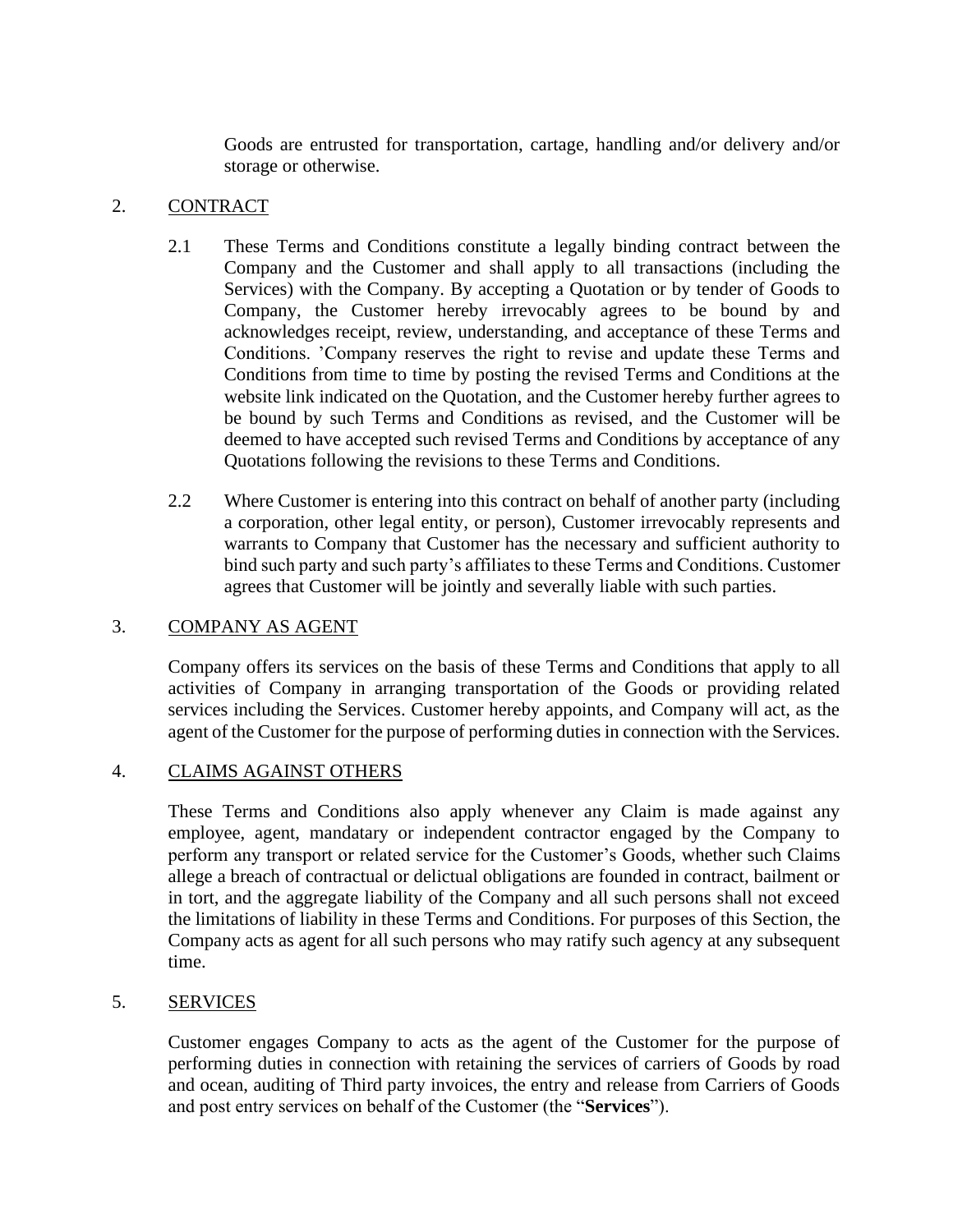## 6. SERVICES REQUIRING SPECIAL ARRANGEMENTS

- 6.1 The Customer must give instructions in writing to the Company a reasonable time before the tender of any of the Goods requiring special arrangements, including where it requests Company to:
	- (a) arrange for the departure or arrival of goods before specific dates;
	- (b) arrange for goods to be carried, stored or handled separately from other goods;
	- (c) make a declaration of value or special interest in delivery to any carrier or terminal;
	- (d) direct carriers or delivery agents to hold goods until payment of any amount or until surrender of a document.
- 6.2 If the Company accepts such instructions, which it can refuse at its sole discretion, it will so advise the Customer by any means of communication used in the ordinary course of business. If the Customer continues to use the Company's services for the contemplated transport after the Company has refused acceptance of the Customer's instructions, the Customer assumes all risks connected with the nonperformance of such instructions, whether caused or contributed to by the Company's negligence (or fault) or not.

### 7. THE COMPANY'S GENERAL RESPONSIBILITIES

- 7.1 Company shall render and perform the Services in good faith and in accordance with industry standards.
- 7.2 The Company shall arrange transport and any related services within a reasonable time after receiving the Customer's instructions.
- 7.3 Advice is for the Customer only and is not to be furnished to any other party without Company's prior written consent. Gratuitous advice and information that is not related to instructions accepted by Company is provided without liability of any kind, including for negligence or gross negligence.
- 7.4 Except where Company has explicitly accepted instructions in respect of arranging for customs brokerage services, the Customer shall be solely responsible for the customs clearance of the Goods, payment of any applicable customs duties, the securing of Permits (including export or import licenses and permits and the filing of export documentation relating to the Goods) and other dealings with Government Authority.
- 7.5 If it has reasonable grounds for departing from any of the Customer's instructions, Company can do so without prior authorization from the Customer (and in that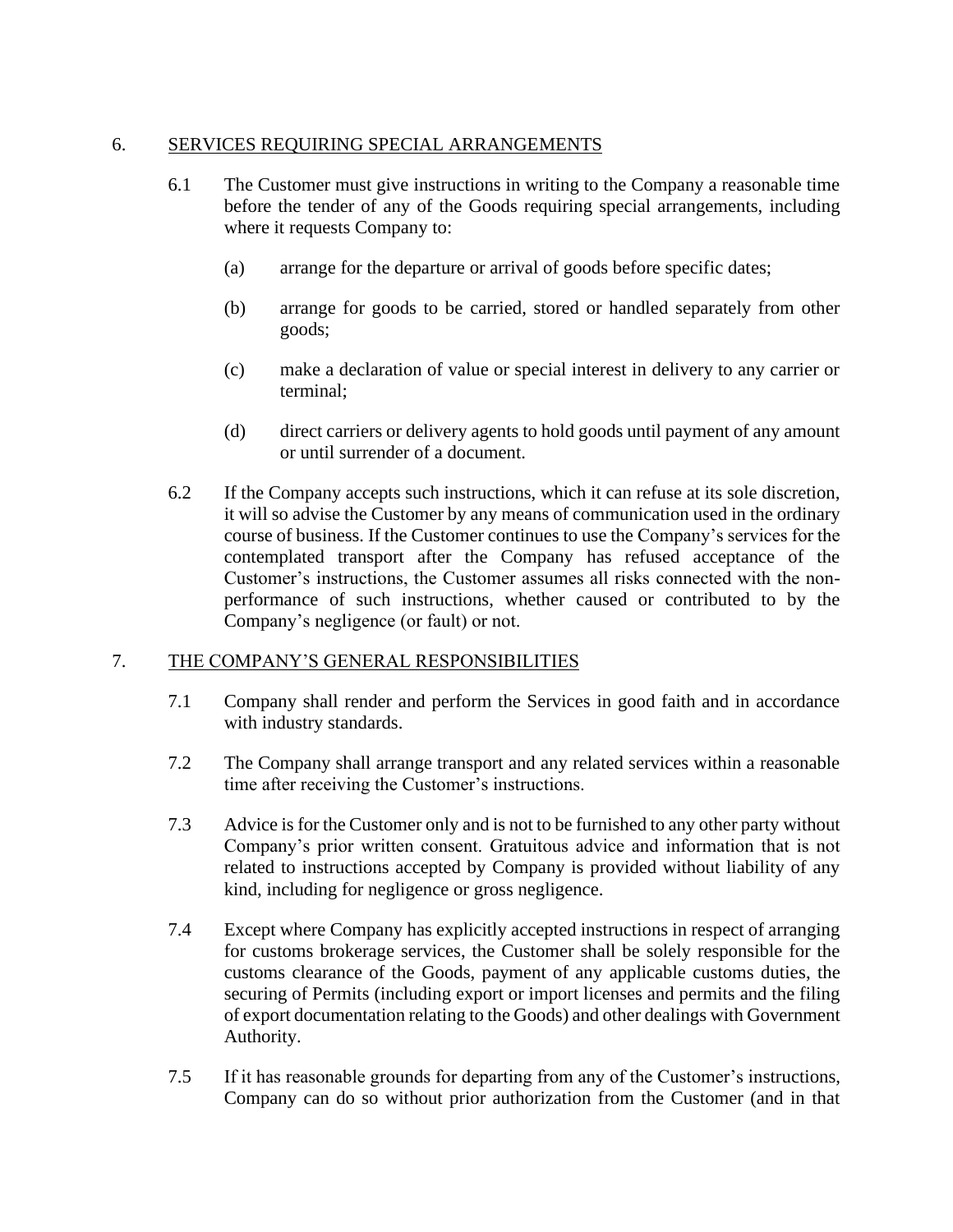regard Company is hereby specifically authorized by Customer to do so), but Company must act with due regard to the interests of the Customer, and, as soon as possible, inform the Customer of its actions and any additional charges resulting therefrom

- 7.6 Company acts solely on behalf of the Customer in engaging the services of Third parties on the usual terms and conditions on which the Third parties offer such services for the storage, packing, handling, transportation and delivery of any Goods, or for any other service in relation to them. Company shall on demand by the Customer provide evidence of any contracts made on behalf of Customer.
- 7.7 Unless Services are performed by persons or firms engaged pursuant to express written instructions from the Customer, Company shall use reasonable care in its selection of Third parties.
- 7.8 Advice by Company that a particular person or firm has been selected to render services with respect to the Goods shall not be construed to mean that Company warrants or represents that such person or firm will render such services nor does Company assume responsibility or liability for any actions and/or inaction(s) of such Third parties and/or its agents, and Company shall not be liable for any delay, damage or loss of any kind, which occurs while a shipment of Goods is in the custody or control of a Third party or the agent of a Third party
- 7.9 Customer agrees not to bring any Claim in connection with the act of a Third party against the Company or the Company's insurers in their capacity as the insurers of the Company.

### <span id="page-4-0"></span>8. CUSTOMER'S GENERAL RESPONSIBILITIES

- 8.1 The Customer shall be deemed to be competent and to have reasonable knowledge of matters affecting the conduct of its business, including terms of purchase and sale, the need for insurance and the extent of coverage available for the type of goods being tendered for shipment, the need to preserve and retain documentation, the need for care to avoid transmitting viruses by electronic communications, the need for confidential handling of information relating to high value, sensitive, and Class 7 dangerous goods (as defined in the TDGA), and all other matters relating thereto.
- 8.2 Except where Company has explicitly accepted instructions in respect of the preparation, packing, stowage, labeling or marking of the Goods, Customer represents and warrants that all Goods have been properly, safely, and sufficiently prepared, packed, stowed, labeled and/or marked, and that the preparation, packing, stowage, labeling and marking are safe and appropriate (and in compliance with all Applicable Laws) to any operations or transactions affecting the Goods and the characteristics of the Goods. For greater certainty, Customer represents and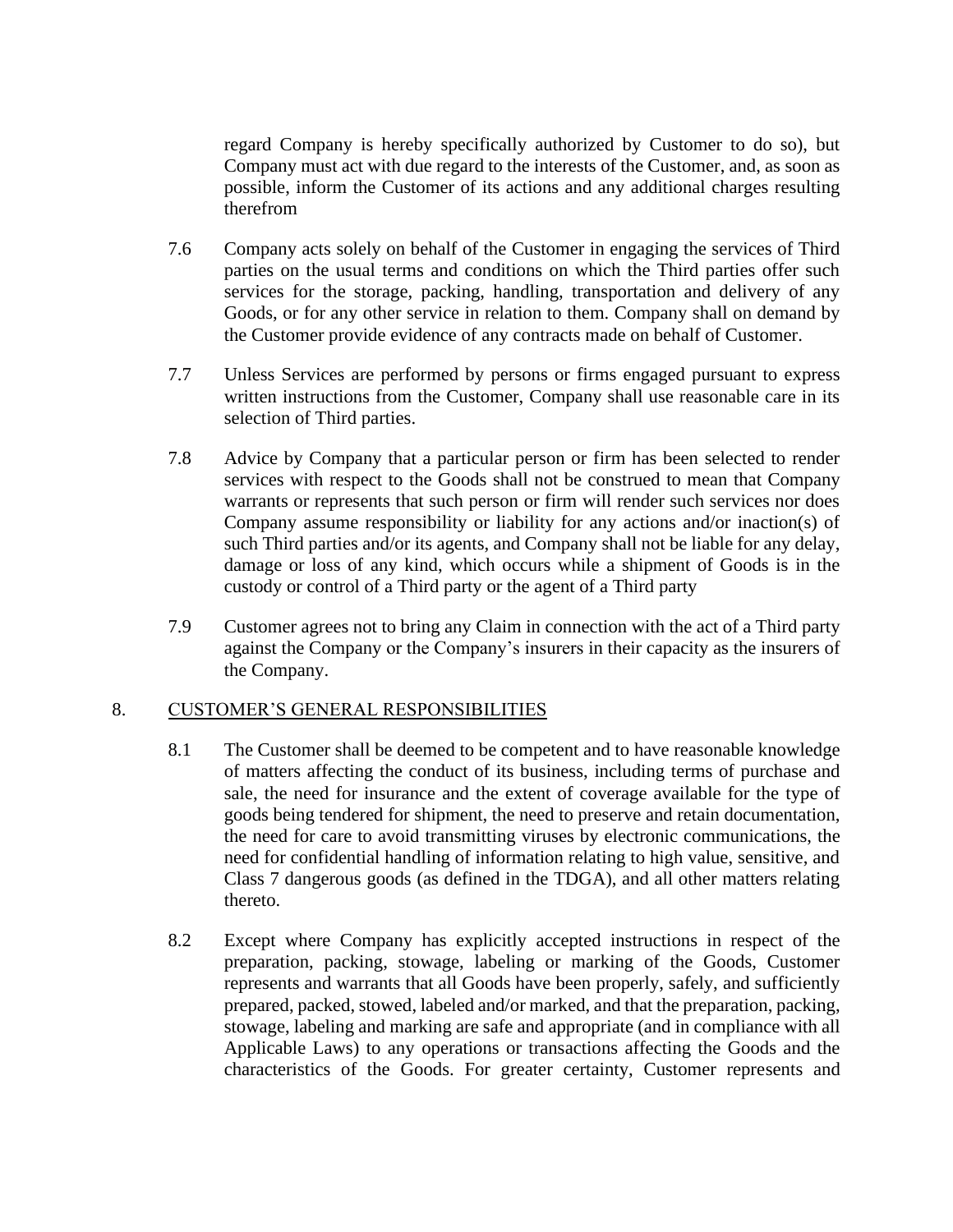warrants that the Goods are in full compliance with Applicable Laws for their intended movement and transportation.

- 8.3 Without limiting the generality of Section [8.1,](#page-4-0) above:
	- (a) the Customer warrants that the Goods have been packed, marked, labelled and placarded in conformity with the requirements of Applicable Laws including the TDGA and the Canadian Nuclear Safety Commission ("**CNSC**") including CNSC Transportation Security plans, as the case may be;
	- (b) the Customer is responsible for timely communication of and warrants the accuracy of the verified gross mass (VGM) of the package(s) and or the transport unit and the identity of the duly authorized person so verifying. The Customer shall maintain documentation evidencing measurement of VGM as required by Applicable Laws.
- 8.4 Unless Company has accepted instructions to arrange for or to perform the loading of a Cargo Transport Unit by its employees, the Customer warrants that:
	- (a) the Cargo Transport Unit has been properly and competently loaded;
	- (b) the Goods are suitable for carriage in or on the Cargo Transport Unit; and
	- (c) the Cargo Transport Unit is in a suitable condition to carry the Goods loaded therein, including any requirements that the TDGA imposes on means of containment.
- 8.5 Reliance on Information Furnished and Representations Made by Customer:
	- (a) The Customer warrants that all information in whatever form relating to the general and dangerous character of the Goods, their description, bar-coding, marks, number, weight, volume and quantity of the Goods, as furnished by the Customer or on its behalf, was accurate and complete at the time the Goods were taken in charge by Company or any Third party whose services it has engaged. The Customer further undertakes to provide independent confirmation of such particulars on the request of Company;
	- (b) Customer acknowledges that it is required to review (and is expected to have reviewed) prior to tendering the Goods, all documentation including documents and declarations prepared and/or filed with Government Authority and/or Third parties, and will immediately advise Company of any errors, discrepancies, incorrect statements or omissions on any documentation (including specifically any declaration) filed on Customer's behalf;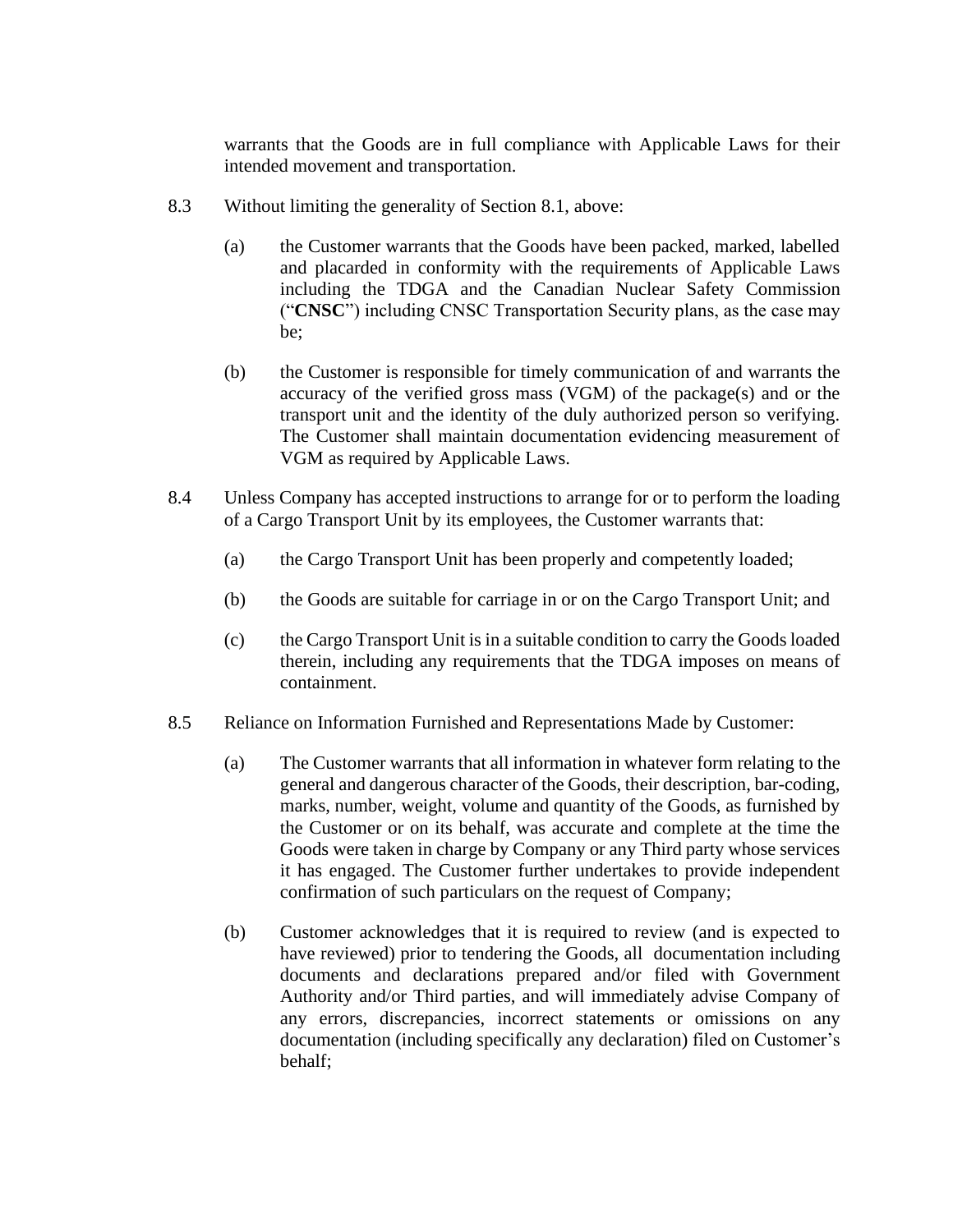(c) In preparing and submitting documentation and/or export data to a Third party, Company relies on the correctness of all documentation, whether in written or electronic format, and all information furnished by Customer. Customer shall use reasonable care to ensure the correctness of all such information and shall indemnify and hold Company harmless from any and all Claims asserted and/or liability or Losses suffered by reason of the Customer's failure to disclose information or any incorrect or false statement by the Customer upon which Company reasonably relied including any representations made by Customer in this Agreement. The Customer agrees that Customer has an affirmative non-delegable duty to disclose any and all information required to transport, move, import, export, handle, or enter the Goods.

### 9. REPRESENTATIONS AND WARRANTIES ON AUTHORITY

### 9.1 By Customer

Customer represents and warrants that it has the right and authority to contract with Company for the Services contemplated by this Agreement. In tendering the Goods to Company under this Agreement, Customer warrants that it is either the owner, or the authorized agent of the owner, of the Goods, and enters into this Agreement not only for itself but also as agent, and on behalf, of the owner.

### 9.2 By Company

Company represents and warrants that it has the full and unrestricted right, power and authority to enter into this Agreement and to perform its obligations and provide the Services, facilities, and resources described in this Agreement in accordance with these Terms and Conditions.

### 10. QUOTATION, RATES, COMPENSATION, INVOICING AND PAYMENT TERMS

- 10.1 For greater certainty, it is understood and agreed by Customer that Company does not assume a role as principal by providing a fixed price quotation, or by rendering an invoice where the difference between the amounts payable to Third parties retained to carry out the Customer's instructions and the fixed price represents Company's gross profit for the Services. Customer agrees that Company is an agent as provided in Section [0](#page-2-1) of these Terms and Conditions including in circumstances where the Customer (a) accepts a fixed price quotation, or (b) does not within thirty days after receipt of the invoice object to Company charging a fixed price for the Services.
- 10.2 Quotations are given on the basis of immediate acceptance and are subject to withdrawal or revision by way of revised Quotation. Unless otherwise provided in the quotation, and in addition to any other modification rights set out in the Quotation, Company may, after acceptance, revise quotations or charges upon notice in the event of changes beyond Company's control, including changes in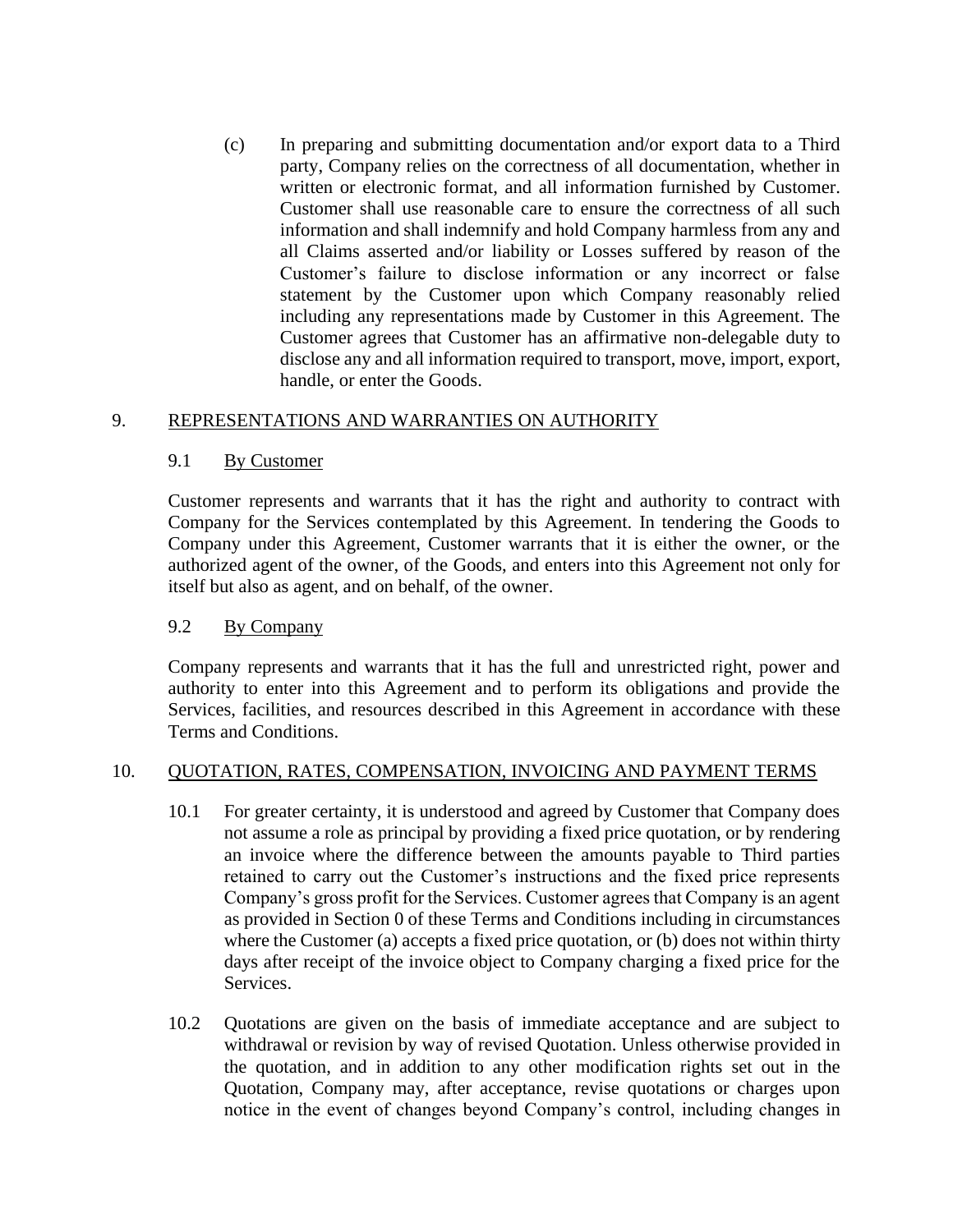exchange rates, rates of freight, carrier surcharges, or any charges applicable to the Goods.

- 10.3 The Customer shall be solely responsible for any and all expenses, fees, and costs incurred in connection with performance of the Services.
- 10.4 The compensation of Company for the Services shall be included with and is in addition to the rates and charges of all Third parties and other agencies selected by Company to transport and deal with the Goods and such compensation shall be exclusive of any brokerage, commissions, dividends, or other revenue received by Company from Third parties, insurers and others in connection with the shipment of Goods.
- 10.5 Company shall be entitled to be paid and retain all brokerages paid by Third parties, commissions, documentation allowances, profits on foreign exchange and other remunerations paid by Third parties as is customary in the trade.
- 10.6 The Customer will be deemed to have irrevocably accepted the charges set out in an invoice if the Customer does not within thirty days after receipt of the invoice object to Company's charges.
- 10.7 The Customer shall pay to Company all sums immediately when due without reduction or deferment on account of any Claim, counterclaim, right of compensation or set off against amounts owed to Company.
- 10.8 All overdue amounts shall bear interest, compounded monthly, at the rate of 2% per month (26.84% per annum) from the date each amount became due. Any waiver by Company of accrued interest on a particular invoice shall not be construed as a waiver of its right to impose such interest on other invoices.
- 10.9 The Customer agrees to pay the Attorney's Fees incurred by Company in collecting any overdue amount, including the costs associated with the enforcement of Company's lien.
- 10.10 All sums remitted by the Customer or recovered by Company, shall be applied to the expenses of collection and/or litigation, including Attorney's Fees first, followed by interest accrued on overdue amounts and then to the oldest invoices.

#### 11. CHANGED CIRCUMSTANCES / FAILURE TO TAKE DELIVERY

11.1 If events or circumstances, including a Customer's failure to take delivery, occur that affect performance of the Customer's mandate or Services, Company shall take reasonable steps to obtain the Customer's further instructions. If for whatever reason it does not receive timely instructions, (a) where dangerous goods are involved, Company will abide by Applicable Laws in respect of reporting such failure to take delivery to Government Authority (and at Customer's sole expense and liability) and (b) for all other types of Goods, Company may (and is hereby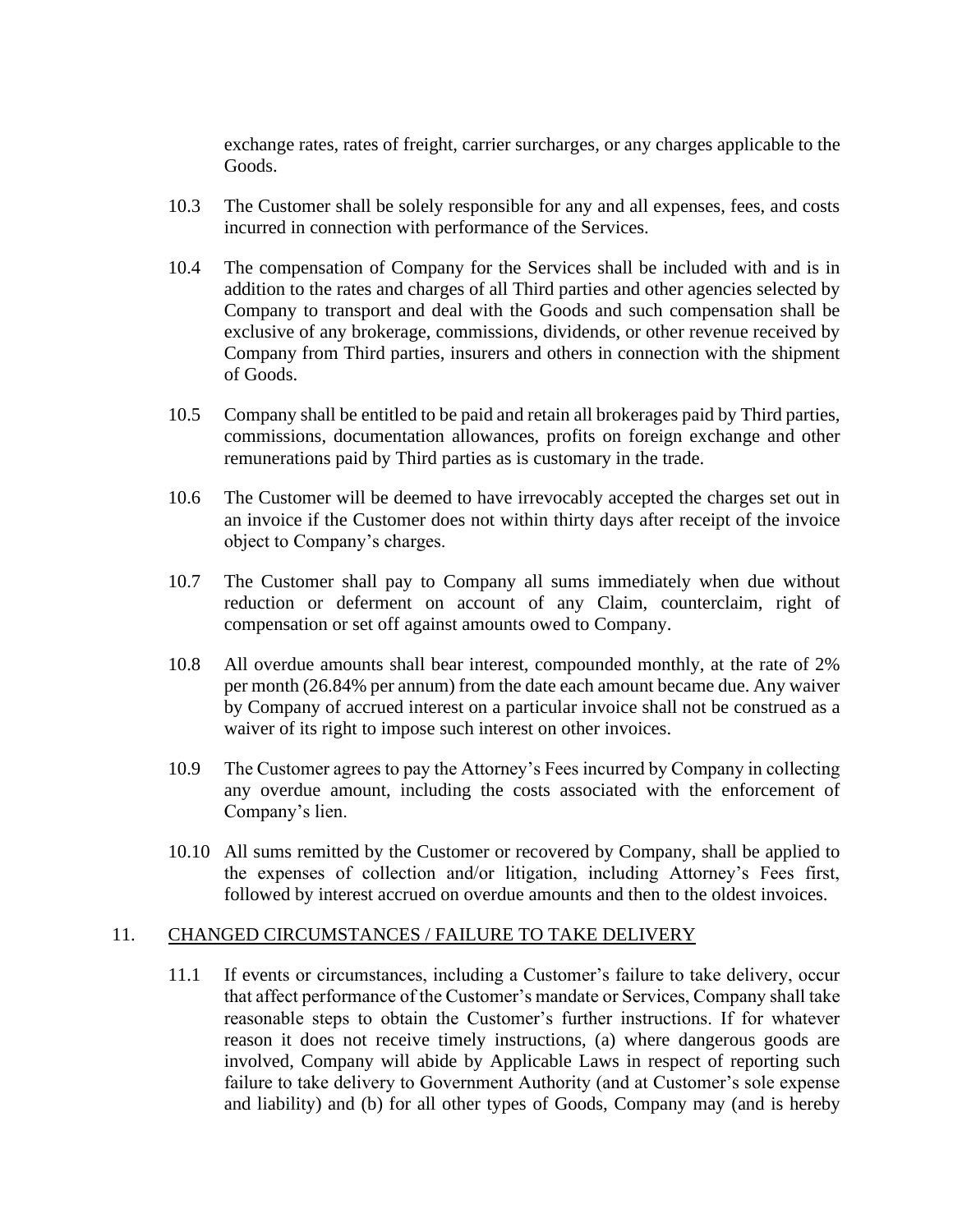specifically authorized to do so if Company so requires), where circumstances allow:

- (a) store the Goods at the sole risk and expense of the Customer;
- (b) sell the Goods immediately and without further notice, and hold any net proceeds for the account of the Customer; or
- (c) authorize any Third party to abandon carriage and make the Goods or any part of them available to the Customer at a place that is reasonable in the circumstances.

### <span id="page-8-0"></span>12. DANGEROUS GOODS

- 12.1 The Customer recognizes that the Goods may include dangerous goods such as Class 7 dangerous goods, and that such Goods are subject to stringent requirements relating to documentation, labelling, marking, placarding and means of containment. The Customer is solely responsible to ensure compliance with these requirements along with all Applicable Laws relating to these Goods. Without limitation to any other obligations set out in these Terms and Conditions or elsewhere in the Agreement, the Customer warrants and undertakes:
	- (a) that the Goods can be carried by water and by road on the routes proposed by Company;
	- (b) to procure, prior to tendering the Goods for carriage, and maintain for the duration of the Services, any Permits required for the export or import of the Goods;
	- (c) to provide a shipping document in French or English which sets out all of the information required under the TDGA and all Applicable Laws. The Customer further warrants the accuracy and completeness of the information on the shipping document;
	- (d) where required by the TDGA, that an approved emergency response assistance plan for the Goods is in place for the duration of the Services;
	- (e) to ensure that the Goods bear the required Dangerous Goods Safety Marks in accordance with the specifications of the TDGA and Applicable Laws;
	- (f) that any packages, container or other small or large means of containment in which Goods are stowed comply with the requirements of the TDGA and Applicable Laws and are adequate for the entire duration of the Services contemplated;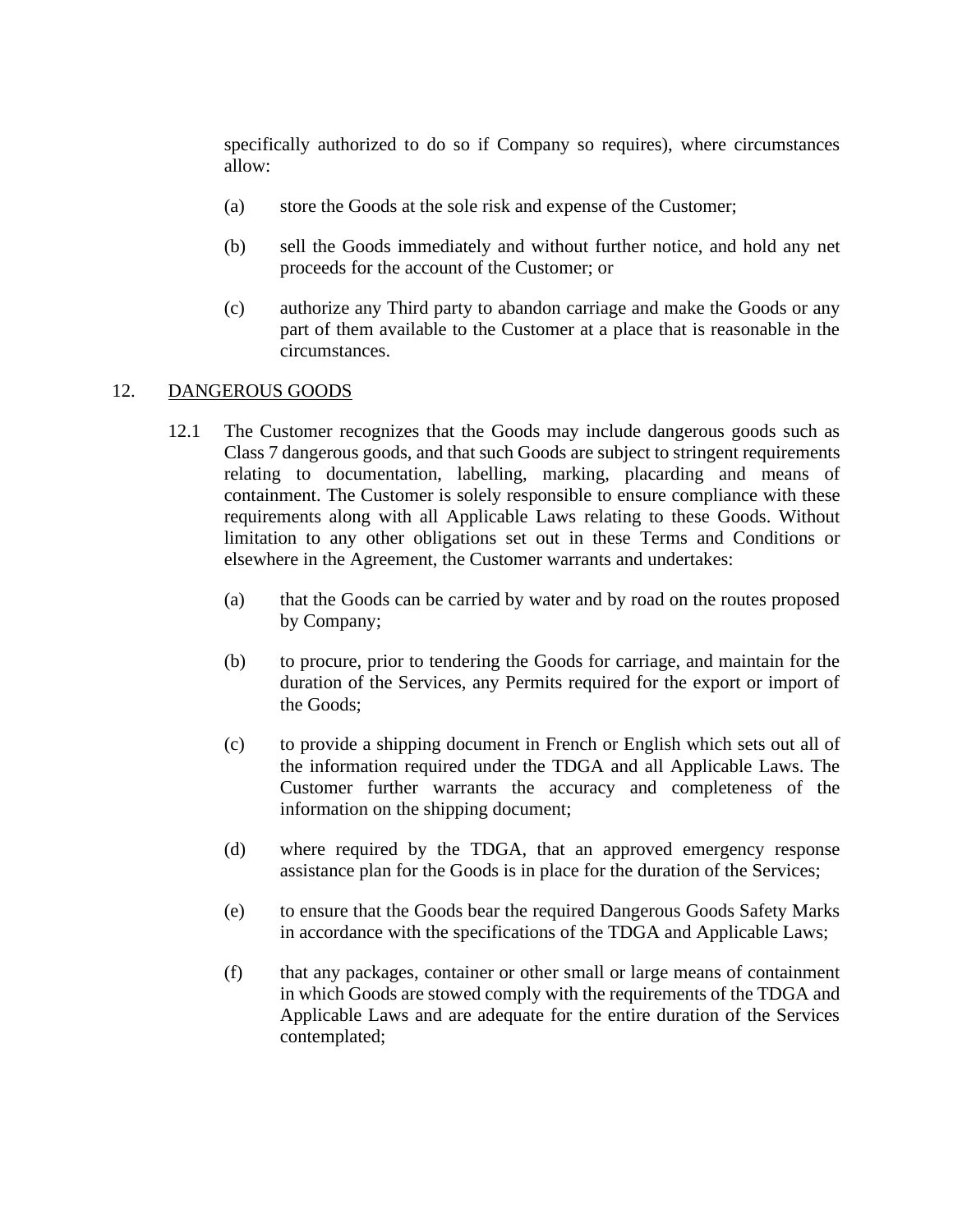- (g) that the outside of any small or large means of containment in which Goods are stowed bear the placards and labels required under Applicable Laws; and
- (h) in the case of Goods where the place of receipt is a point outside Canada, that the Customer further warrants that the Goods, the documentation, the packaging, placarding and marking thereof comply in all respects with the provisions of all Applicable Laws including, for greater specificity, any legislation or regulations governing the transportation of dangerous goods in those jurisdictions.
- 12.2 If Customer fails to comply with the requirements of Section [12.1](#page-8-0) above (or any other requirements of Applicable Laws in that regard), the Customer shall indemnify and hold harmless Company against all Claims and Losses in connection with the Services including Goods being tendered for transportation, handled, stored, moved, or carried by or on behalf of Third parties retained by Company.
- 12.3 Customer agrees that Goods, which in the opinion of Company or the person who has care, custody, control, or possession of the Goods present a hazard may at any time or place be unloaded and/or reported to Government Authority, where or as required by Applicable Laws, for further handling to be rendered harmless, all at sole expense and liability of the Customer.

## <span id="page-9-0"></span>13. INSURANCE

13.1 The Customer acknowledges that Goods which are deemed to be Class 7 dangerous goods (or other categories of applicable dangerous goods) pursuant to the TDGA and Applicable Laws, may not be covered by standard marine and road cargo insurance policies. The Customer warrants and represents that prior to tendering the Goods for handling, storage, or transportation, Customer has obtained and will maintain for the duration of the Services, with one or more insurance companies rated A-minus or better, insurance of the kinds and in at least the amounts specified below:

| Marine Cargo insurance on the basis<br>of Institute Cargo clause A conditions                                                                              | one hundred and ten percent $(110\%)$ of the<br>invoice value of the Goods                                                                                                                                                                                                           |
|------------------------------------------------------------------------------------------------------------------------------------------------------------|--------------------------------------------------------------------------------------------------------------------------------------------------------------------------------------------------------------------------------------------------------------------------------------|
| Cargo insurance for carriage by road                                                                                                                       | one hundred and ten percent $(110%)$ of the<br>invoice value of the Goods                                                                                                                                                                                                            |
| Liability Insurance (endorsed to<br>include contractual liability for loss or<br>damage to property in the care,<br>custody, or control of third parties): | Minimum industry standard limit involving<br>Class 7 Radioactive Materials (as defined by<br>the TDGA) cargo per occurrence for bodily<br>injury, pollution coverage, including sudden<br>and accidental pollution and property damage<br>combined single limit, or the requirements |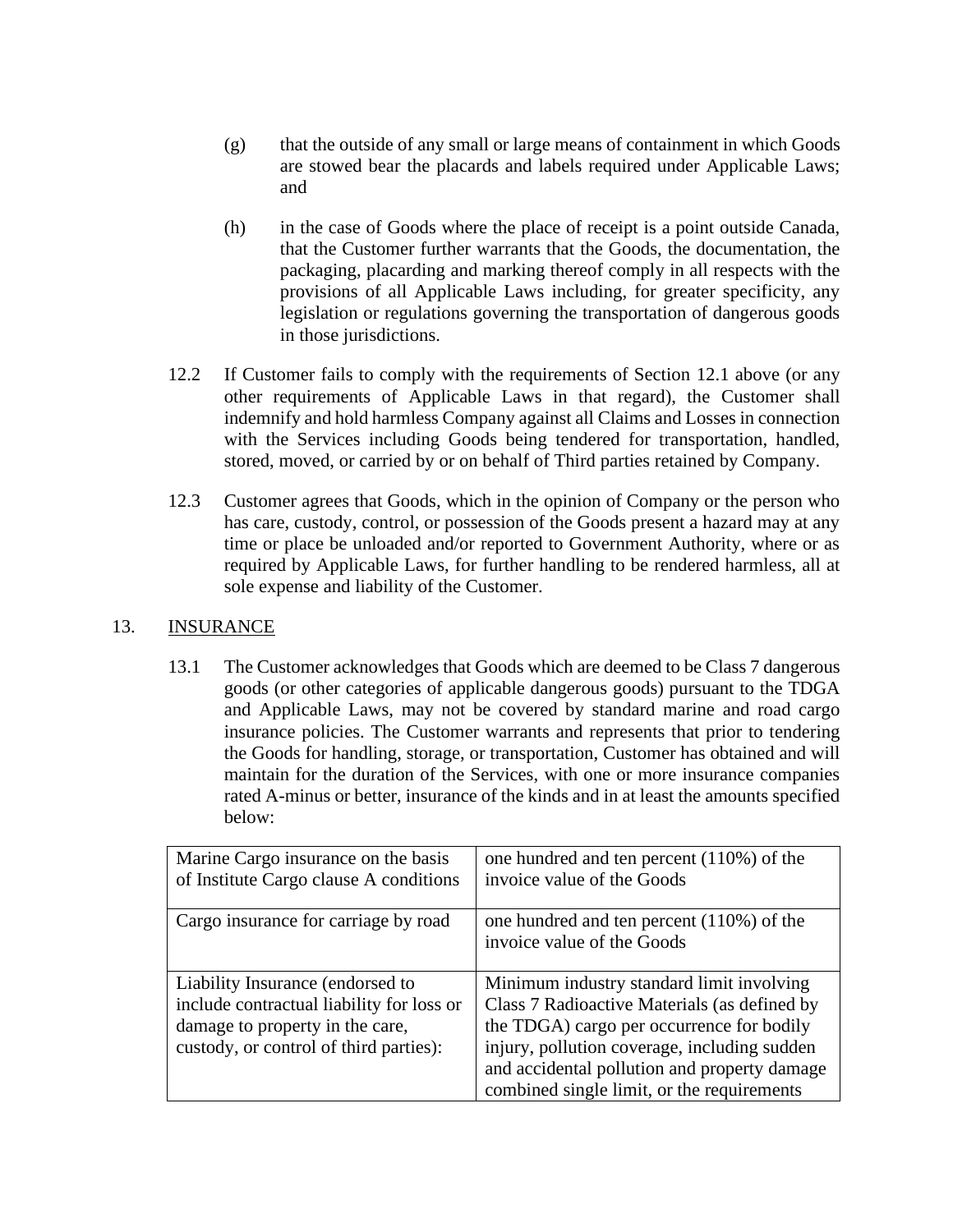|                                                            | under Applicable Laws, whichever is greater,<br>for the movement of any dangerous goods<br>cargo including Class 7 Radioactive Materials<br>(as defined by the TDGA.) |
|------------------------------------------------------------|-----------------------------------------------------------------------------------------------------------------------------------------------------------------------|
| Environmental and Class 7 DG<br><b>Liability Insurance</b> | Minimum industry standard limit involving<br>movement of dangerous goods including<br>Class 7 Radioactive Materials (as defined by<br>the TDGA.)                      |

### (Collectively, "**Insurance Coverages**")

- 13.2 General Provisions Applicable To the Foregoing Insurance Coverages
	- (a) Dangerous Goods: The Insurance Coverages shall cover, by endorsement or otherwise, Class 7 dangerous goods (as defined by the TDGA) for carriage by road and by sea.
	- (b) Additional Insureds: The Insurance Coverages shall name Company and its related companies, affiliates, and respective directors, officers, employees, agents and representatives as additional insureds for all coverage provided by this insurance, and such additional insureds shall be fully and completely protected by this insurance from all claims and risks for which they become legally obligated, and for any and every injury, death, damage and/or loss of any sort whatsoever, including consequential damages, sustained by any person in connection with any Services.
	- (c) Waiver of Rights of Subrogation: Where possible, the Insurance Coverages shall provide for the waiver of all rights of subrogation against Company, its affiliates and respective directors, officers, employees, agents and representatives.
	- (d) Cross Liability and Severability of Interests: the Insurance Coverages shall provide for cross-liability coverage and have a severability of interests clause which states or means that except with respect to coverage limits, insurance applies to each insured as though a separate policy were issued to each, thus allowing for a claim by one insured against another insured.
	- (e) Legal Expenses: In each case, the Insurance Coverages shall provide that the insurer will pay all expenses including legal expenses in connection with any claims subject to such insurance coverage which may be required to be contested by an insured.
	- (f) Primary Coverage: In each case, the Insurance Coverages shall provide it is primary to any coverage which Company, its affiliates and each of its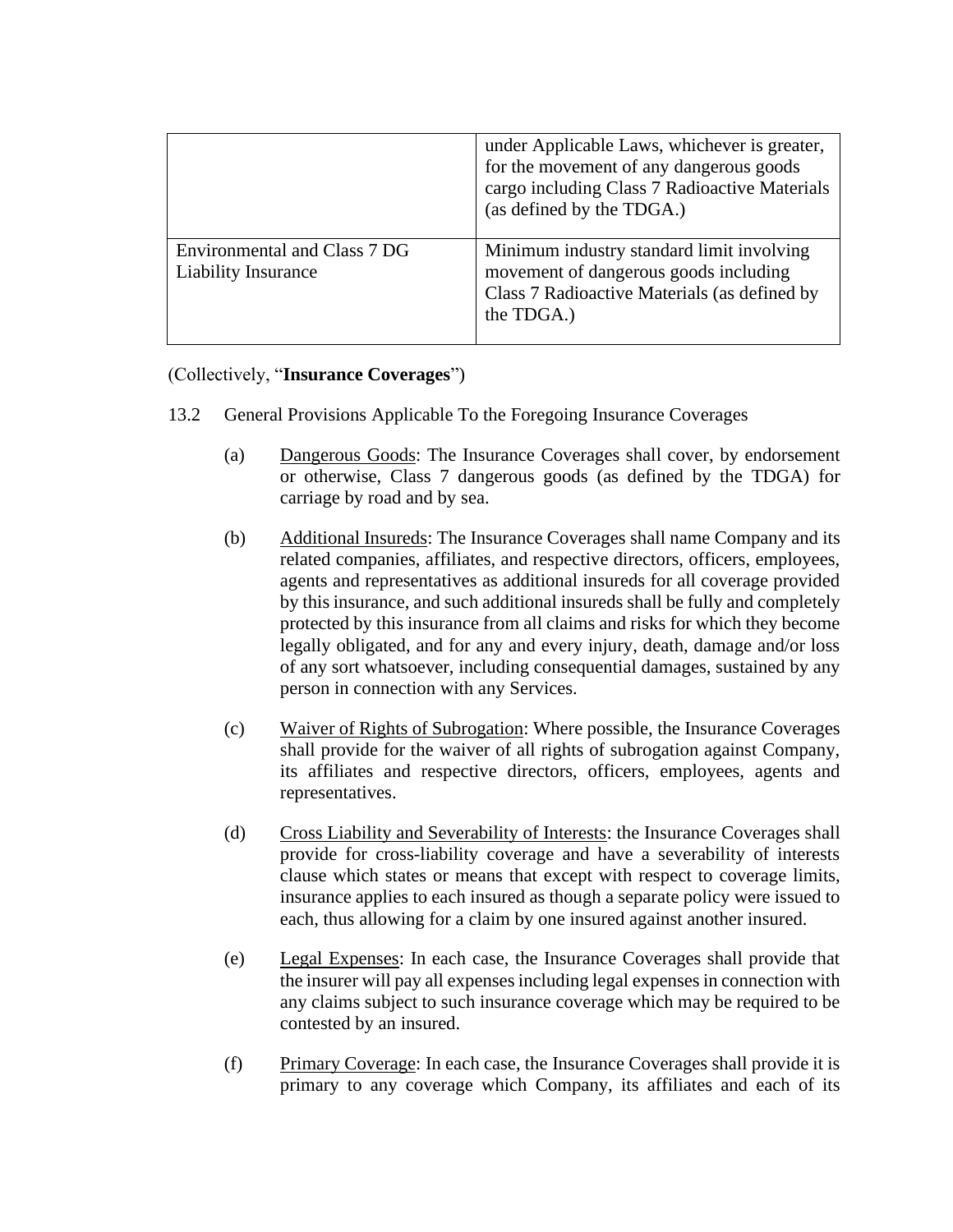directors, officers, agents, employees and representatives may elect to obtain for their own account or for Customer.

- (g) Certificates of Insurance and Review of Policies: Upon Company's request, Customer shall provide Company with certificates of insurance that evidence that the Insurance Coverages are in full force and effect. Customer shall make the insurance policies for the Insurance Coverages available for inspection by Company's authorized representative upon request.
- (h) Notice of Change of Coverage and Policy Cancellation: The Insurance Coverages shall not be terminated, reduced or otherwise modified in any respect without providing at least thirty (30) days prior written notice to Company, if such change would affect the coverage required in accordance with these Terms and Conditions.
- (i) Minimum Insurance: Maintenance of insurance by Customer as specified in this Section [13.1](#page-9-0) shall constitute the minimum coverage required, and shall in no way whatsoever lessen or limit the liability or responsibility of Customer under these Terms and Conditions. Customer, at its own expense, may carry any additional insurance Customer deems necessary, and must hold any and all insurance that is required by and in accordance with applicable laws.

### 14. FORCE MAJEURE

Except for the payment of monies due hereunder, neither Party will be liable for any delay or failure to perform to the extent due to causes beyond its reasonable control.

### <span id="page-11-1"></span>15. DISCLAIMERS AND LIMITATION OF LIABILITY

- 15.1 Except as specifically set forth herein, the Company makes no express or implied warranties or conditions whatsoever in connection with the Services or any other services and expressly disclaims all other warranties and conditions including any warranty or condition of merchantability, warranty of fitness for a particular purpose, whether implied, statutory, arising by law, course of dealing, course of performance, usage of trade or otherwise.
- <span id="page-11-0"></span>15.2 Without prejudice to any other conditions herein or other defenses available to Company, in no circumstances whatsoever shall Company be liable to the Customer or any other party for:
	- (a) Consequential, incidental or indirect loss, or any loss of goodwill, market or profit, even if Company is advised of the possibility of such damages except as provided for in paragraph [\(b\);](#page-11-0)
	- (b) loss of, damage to or consequential or indirect loss caused by delay or deviation in connection with the transport of Goods in a sum in excess of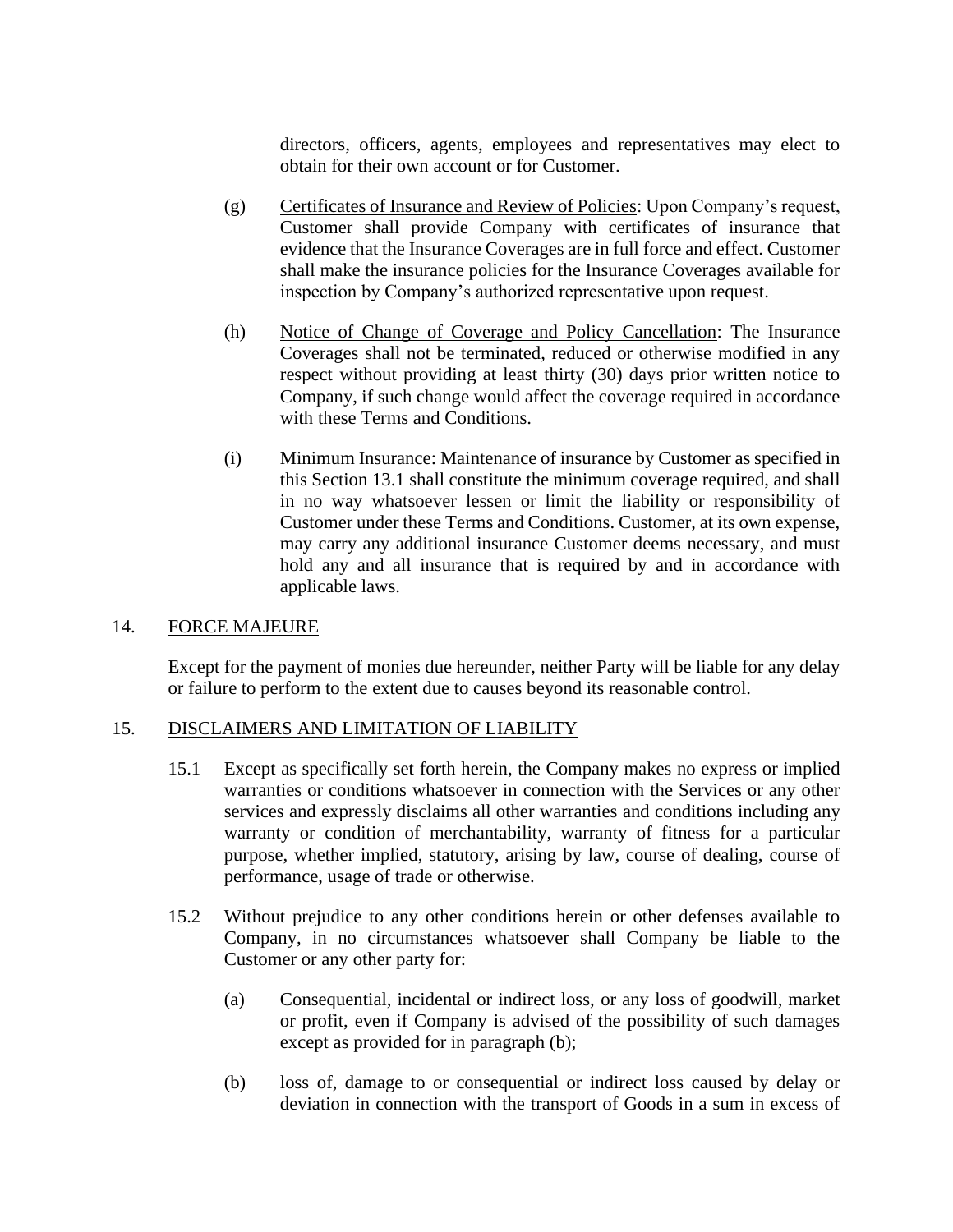twice the difference between the charges invoiced by Company and amounts paid by Company to Third parties for transport or other service related to those Goods; and

- (c) amounts in excess of 2 Special Drawing Rights ("**SDR**") per kilo of the gross weight of the Goods lost or damaged up to a maximum recoverable of 75,000 SDR's per transaction.
- 15.3 FOR GREATER CERTAINTY, NOTWITHSTANDING ANYTHING ELSE CONTAINED HEREIN OR ANY CONTRACT, AGREEMENT, INSTRUMENT, CERTIFICATE, TARIFF, OR OTHER DOCUMENT, AND NOTWITHSTANDING ANY LOSSES (AS DEFINED) THAT A PARTY (AS DEFINED) OR ANY THIRD PARTY (AS DEFINED) OR ANYONE ELSE MIGHT INCUR FOR ANY REASON WHATSOEVER, INCLUDING NEGLIGENCE, GROSS NEGLIGENCE, WILFUL MISCONDUCT OR OTHER FAULT OR WRONGDOING, IT IS UNDERSTOOD AND AGREED BY THE PARTIES (AS DEFINED) THAT THE ENTIRE CUMULATIVE LIABILITY OF COMPANY (AS DEFINED) UNDER ANY PROVISION OF THESE TERMS AND CONDITIONS (AS DEFINED) AND AGREEMENT (AS DEFINED) SHALL BE LIMITED TO 2 SDRs ""PER KILO OF THE GROSS WEIGHT OF THE GOODS (AS DEFINED) LOST OR DAMAGED UP TO A MAXIMUM RECOVERABLE OF 75,000 SDR PER TRANSACTION.
- 15.4 These limitations, defences and exclusions of liability in this Section [15](#page-11-1) of these Terms and Conditions shall apply to all Claims and Losses whatever their nature, including damage to the natural environment, including land, air or water and claims for indemnification of fines, administrative or penal penalties.
- 15.5 These limitations, defences and exclusions of liability in this Section [15](#page-11-1) shall apply in all circumstances whatsoever, including where the loss, delay or damage was caused or contributed to by the negligence, gross negligence or willful misconduct of Company, its agents, servants or sub-contractors.
- 15.6 This Section [15](#page-11-1) allocates the risks under the Agreement between Company and Customer. The pricing agreed between the Parties for the Services reflects this allocation of risk and the limitations specified in these Terms and Conditions.

#### 16. RIGHT OF DETENTION AND LIEN

16.1 All Goods (and documents relating to Goods) shall be subject to a particular and general lien and right of detention for monies owing either in respect of such Goods, or for any particular or general balance or other monies owed, whether then due or not, by the Customer, sender or owner of the Goods to Company. If these monies remain unpaid for 10 days after Company sends notice of the exercise of its rights to these persons by any means of communication reasonable in the circumstances, the Goods may be sold or disposed of by private contract or otherwise at the sole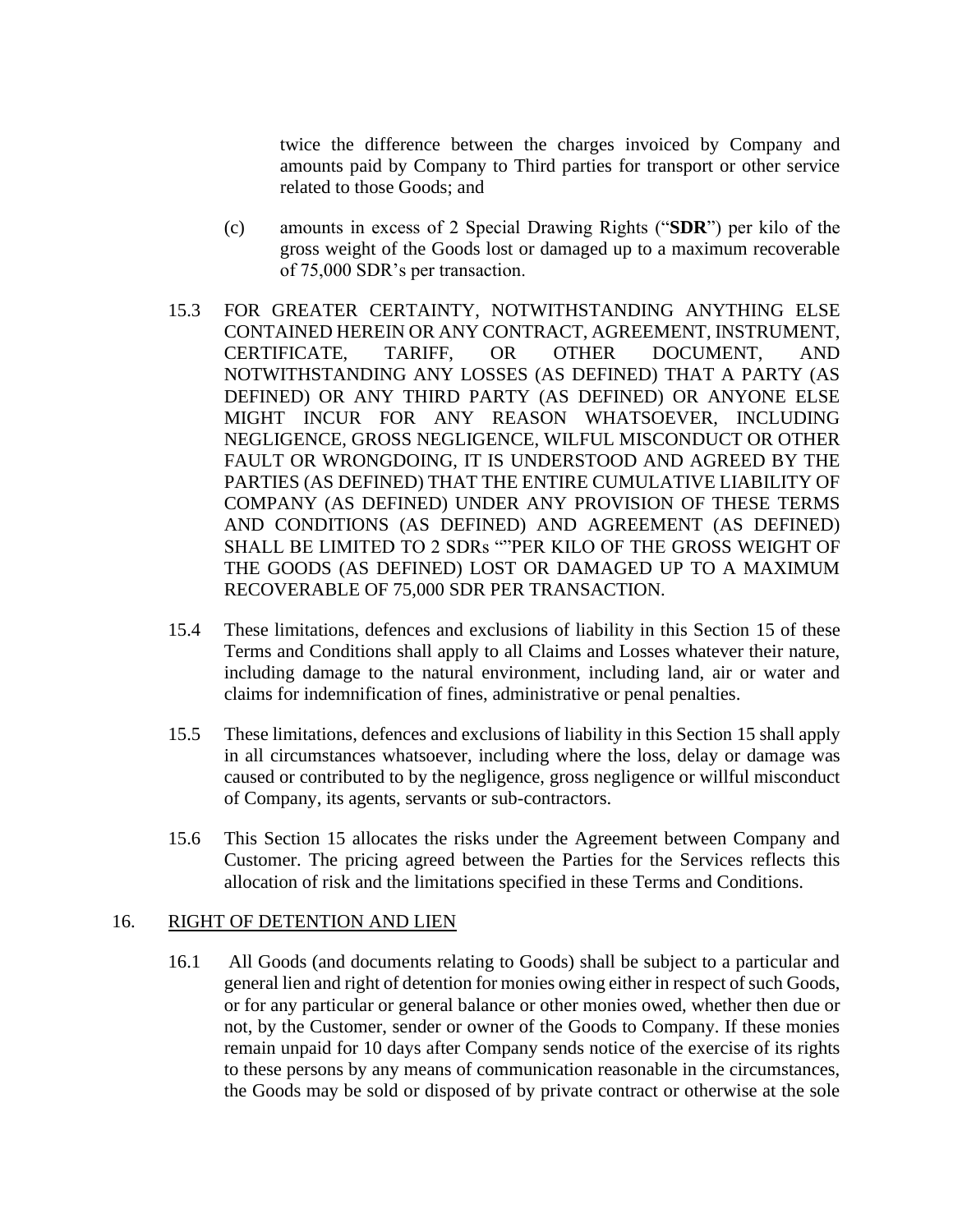discretion of Company without further notice, and the net proceeds applied on account of the monies owing. Company will not be liable for any deficiencies or reduction in value received on the sale of the Goods nor, will the Customer be relieved from the liability merely because the Goods have been sold.

### 17. INDEMNITY

- 17.1 The Customer shall defend, indemnify and hold Company and Company's directors, officers, employees, representatives, insurers, related companies, and affiliates harmless against all Claims and Losses and against any exposure by Company to determinations of liability to indemnify any other person against Claims made against such other person by the Customer or by the owner of the Goods:
	- (a) for which Company may be held responsible unless solely caused by any negligence or breach of duty of Company;
	- (b) in excess of the limits of liability of Company in accordance with these Terms and Conditions, resulting from or connected with the Services;
	- (c) arising in connection to damage to the natural environment, including land, air or water caused by the Goods;
	- (d) arising in connection to damage to property or bodily harm caused by the Goods;
	- (e) arising from Customer's breach of or default under any of the provisions of the Agreement;
	- (f) arising from the violation of any Applicable Laws by the Customer or nonconformity of Goods with Applicable Laws; or
	- (g) arising from the importation or exportation of the Goods.
- 17.2 In the event that any Claim is brought against Company, Company shall give notice in writing to the Customer by electronic mail or by mail at its email address or postal address on file with Company.

### 18. NOTICE OF CLAIM

Unless subject to a provision of public order or enforceable international convention, any Claim against Company for a potential or actual Loss must be made in writing and received by Company within (45) days of the event giving rise to Claim. If written notice is not given in accordance with this Section, and without prejudice to the provisions of Section [19](#page-14-0) (Prescription Period/Time Bar), the Claim is absolutely time barred and no action can be brought against Company for any Claim.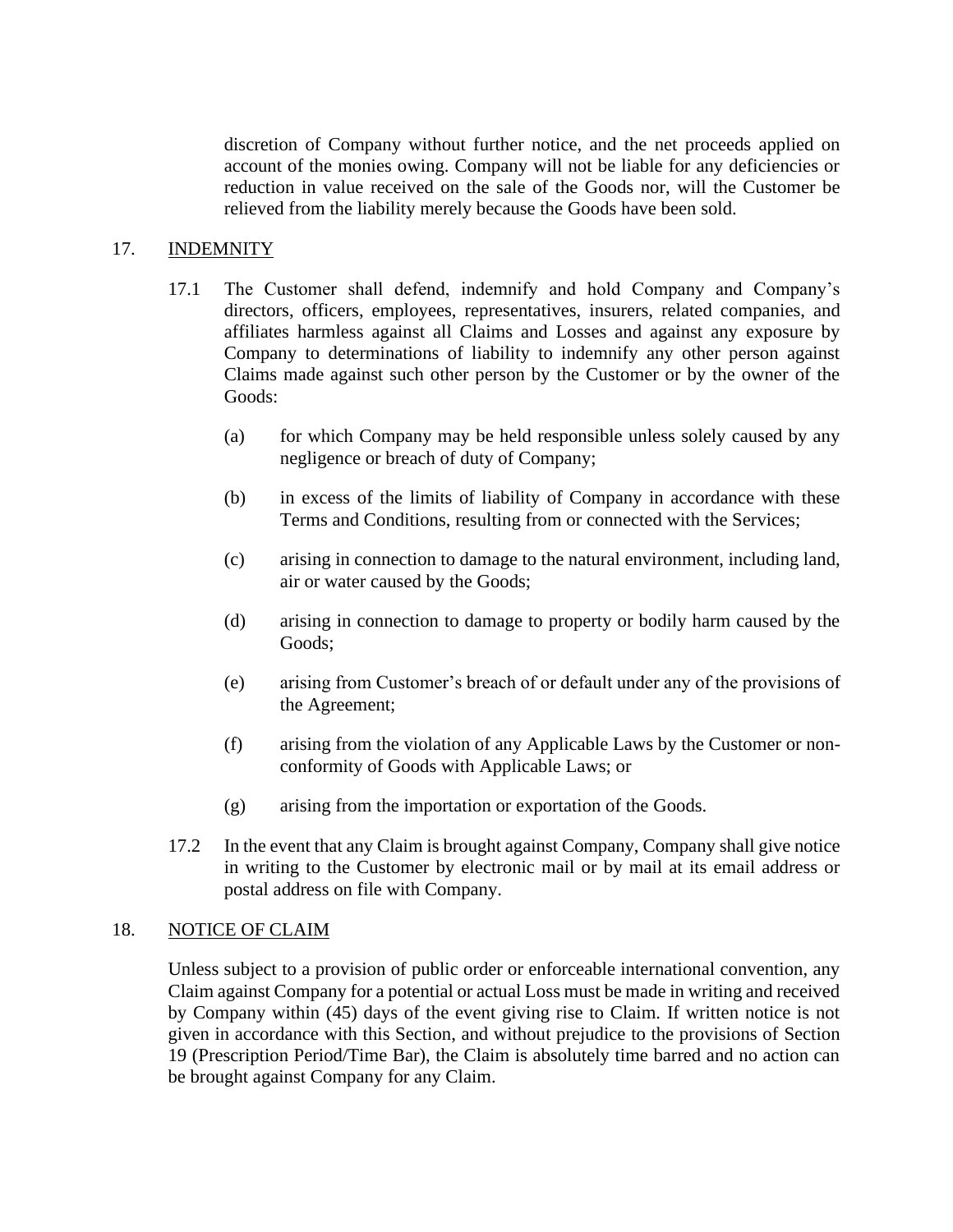### <span id="page-14-0"></span>19. PRESCRIPTION PERIOD / TIME BAR

- 19.1 Unless subject to a provision of public order, Company shall be absolutely and irrevocably discharged of all liability under these Terms and Conditions unless suit is brought within 9 months from:
	- (a) the date of delivery of the Goods for any Claim to damage to Goods; or
	- (b) the date when the Goods should have been delivered for any Claims for delay in delivery or loss of Goods. With respect to loss or damage other than loss of or damage to the Goods, the 9 month period shall be counted from the time when the act or omission of Company giving rise to the Claim occurred.

### 20. RELATIONSHIP OF PARTIES

- 20.1 Company shall have the sole and exclusive control over its employees, and permitted subcontractors in performing the Services to be provided under the Agreement.
- 20.2 Nothing in these Terms and Conditions or Agreement shall be construed to create a partnership or joint venture between the Parties.

### 21. PRECEDENCE

These Terms and Conditions shall prevail over those appearing on any other forms used or proffered by the Customer, or contracted carriers, for the delivery of the Goods, including tariffs, shipping orders, bills of lading, receipts, manifests, invoices, or other documents relating to particular shipments within the scope of the Services, and any such terms and conditions proffered by the Customer or contracted carriers will have no force or effect unless expressly agreed in writing by Company. In the event of any conflict or inconsistency between these Terms and Conditions and the instructions or terms of an applicable Quotation, the instructions and terms of the Quotation will prevail.

### 22. NOTICES

Any notice, consent, authorization, direction or other communication required or permitted to be given hereunder shall be in writing and shall be delivered either by personal delivery, by prepaid courier service or by email, return receipt requested and addressed as follows:

In the case of Company

**RSB INTERNATIONAL FREIGHT FORWARDING INC 3 Place Ville Marie, Montreal, Québec, Canada, H3B 2E3** To the attention of Melanie Peter Email: melanie.peter@rsb-intl.com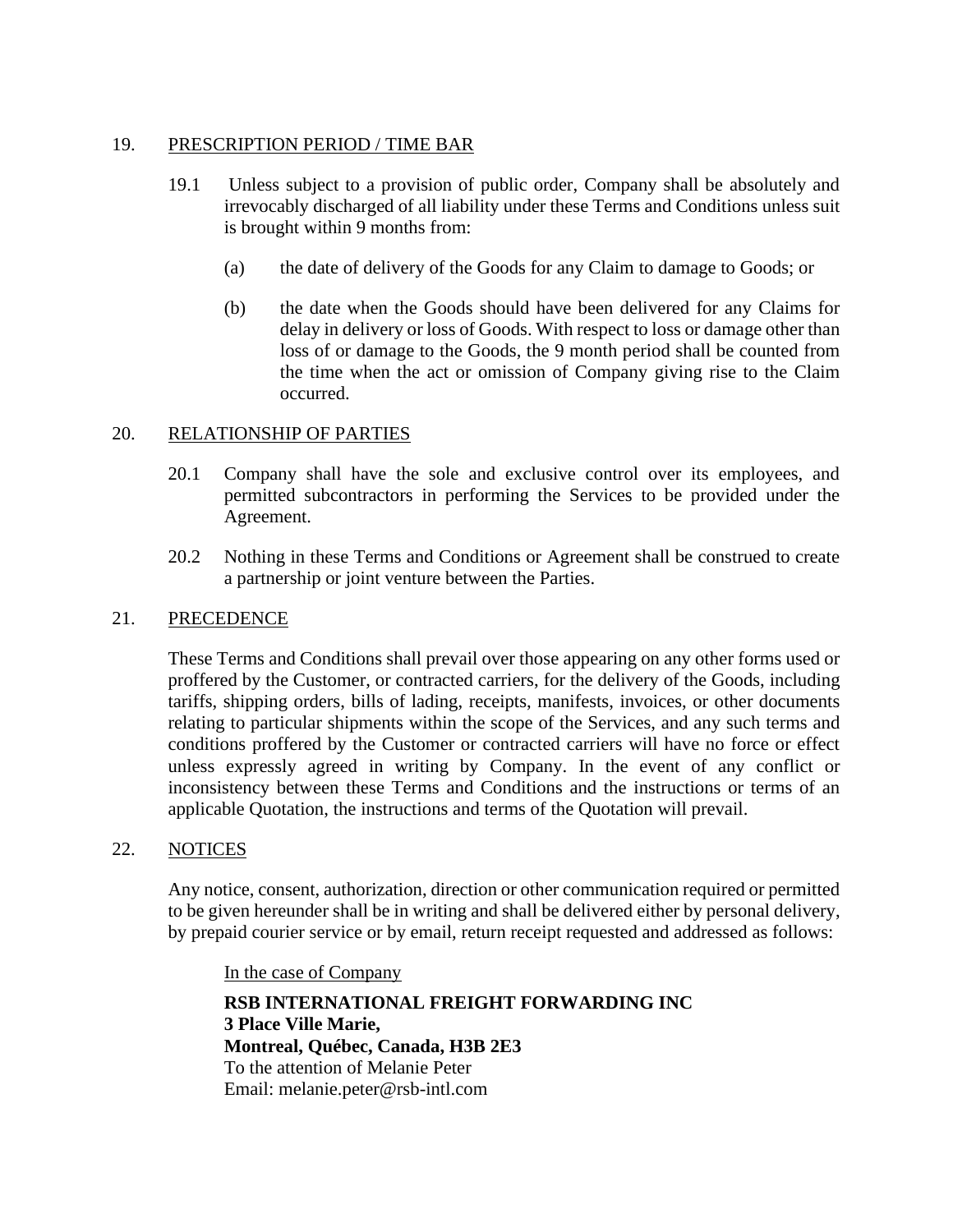In the case of Customer: To the postal address or email address on file.

Such notices, requests, demands or other communications shall be deemed to have been received when delivered, or, if mailed, three (3) business days following the date of mailing thereof, provided that if any such notice, request, demand or other communication shall have been mailed and regular mail service shall be interrupted by strikes or other irregularities, such notices, requests, demands or other communications shall be deemed to have been received three (3) business days after the day following the resumption of normal mail service.

### 23. ASSIGNMENT, BENEFIT, BINDING EFFECT

This Agreement may not be assigned by the Customer without the prior written consent of Company. Company may assign this Agreement to one of its affiliates, subsidiaries or to its holding company without the prior written consent of the Customer. This Agreement shall be binding upon and enure to the benefit of the Parties and their respective successors, legal Customers and permitted assigns.

### 24. INTERPRETATION

The language used in these Terms and Conditions will be deemed to be the language chosen by the Parties to express their mutual intent. The language of all parts of these Terms and Conditions, including those in any Recitals, shall in all cases be construed as a whole, according to its fair meaning, and not strictly for or against any Party. No presumptions or rules of interpretation based upon the identity of the Party preparing these Terms and Conditions or any part thereof, shall be applicable or invoked. In these Terms and Conditions the words "**include**", "**includes**", and "**including**" will be deemed to be followed by the phrase "**but not limited to**". In these Terms and Conditions unless the context otherwise requires, words importing the singular include the plural and vice versa and words importing gender include all genders. The inclusion of headings and, as the case may be, any table of contents in these Terms and Conditions is for convenience of reference only and shall not affect the construction or interpretation of these Terms and Conditions. Any Article, Section, or Subsections mentioned in these Terms and Conditions by number only, without reference to another document, refer to those Articles, Sections, or Subsections contained in these Terms and Conditions. The preamble of these Terms and Conditions is repeated and incorporated herein as contractual term.

### 25. ENTIRE AGREEMENT

This Agreement and Terms and Conditions thereof constitute the full understanding of the Parties, a complete allocation of risks between them, and a complete and exclusive statement of the terms and conditions of their agreement related to the Services provided under the Agreement. All prior agreements, negotiations, dealings and understandings, whether written or oral, regarding the subject matter hereof, are superseded by and merged into this Agreement.